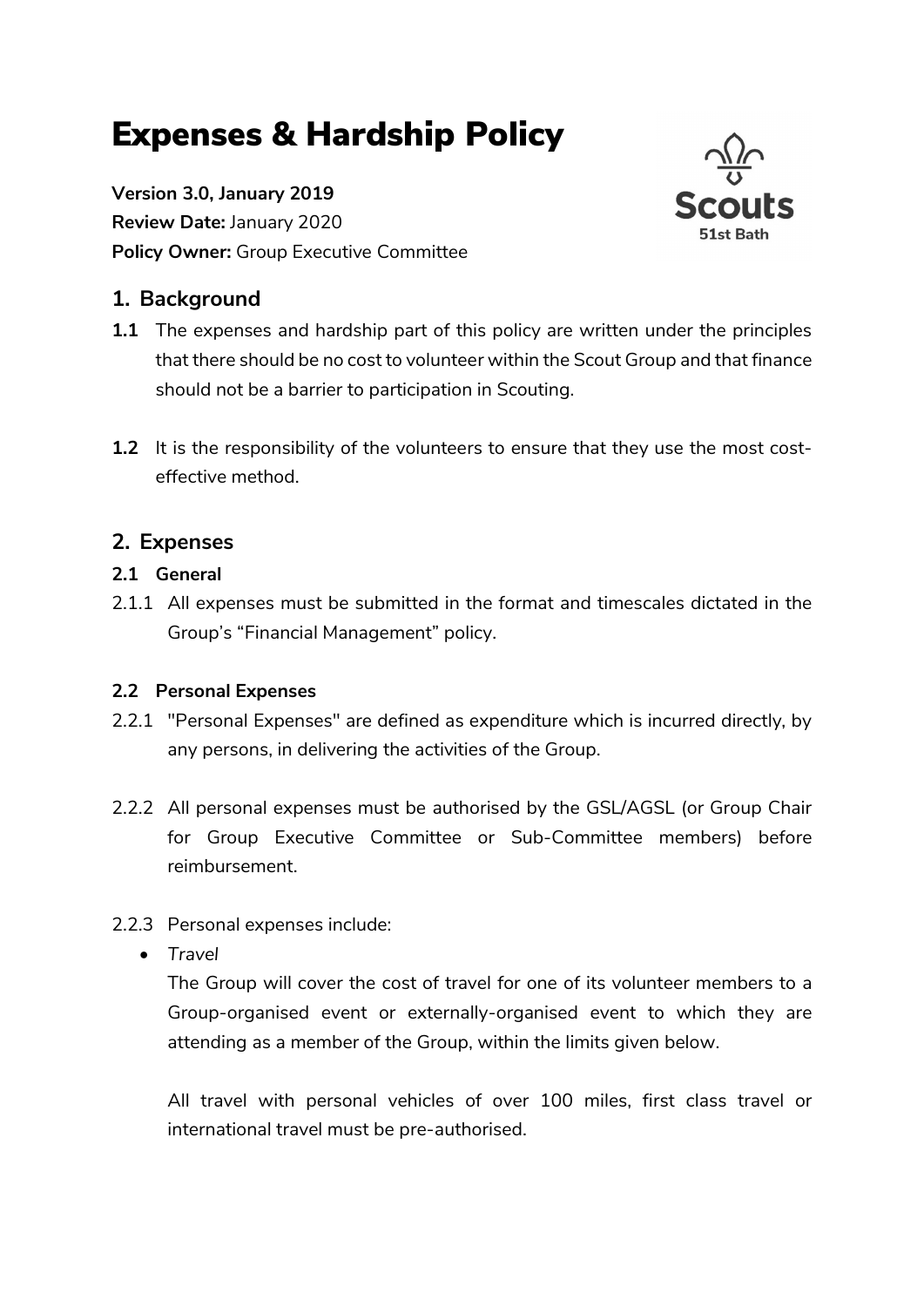| <b>Mode of Travel</b> | Limit |
|-----------------------|-------|
| Trains                | £150  |
| Taxi                  | £25   |
| <b>Bus</b>            | £25   |
| Air                   | £500  |

#### Mileage

The Group will reimburse mileage to adult members at a rate of 45p per mile for cars and 24p per mile for motorcycles when travelling to a Group-organised event or externally-organised event to which they are attending as a member of the Group.

#### Sustenance

Reimbursement will be made for out of pocket costs for breakfast, lunch or dinner in up to hotels/restaurants, where a member is engaged in activities of benefit to the Group and food is not already covered under the activity budget. The inclusions of a single glass of wine or beer is acceptable. Maximum limits apply, as detailed below:

| <b>Meal Type</b> | <b>Maximum Value</b> |
|------------------|----------------------|
| <b>Breakfast</b> | f10                  |
| Lunch            | f15                  |
| Dinner           | f25                  |

Uniform

The Group will cover the cost of the uniform of any volunteer within the Group who is entitled to wear it.

• Stationery

The Group will cover the cost of stationery used for the benefit of the Group. This includes printer ink and paper. A maximum of 75% reimbursement will apply.

Event Fees

The Group will cover any event fee for volunteers incurred where the members are attending as a member of the Group.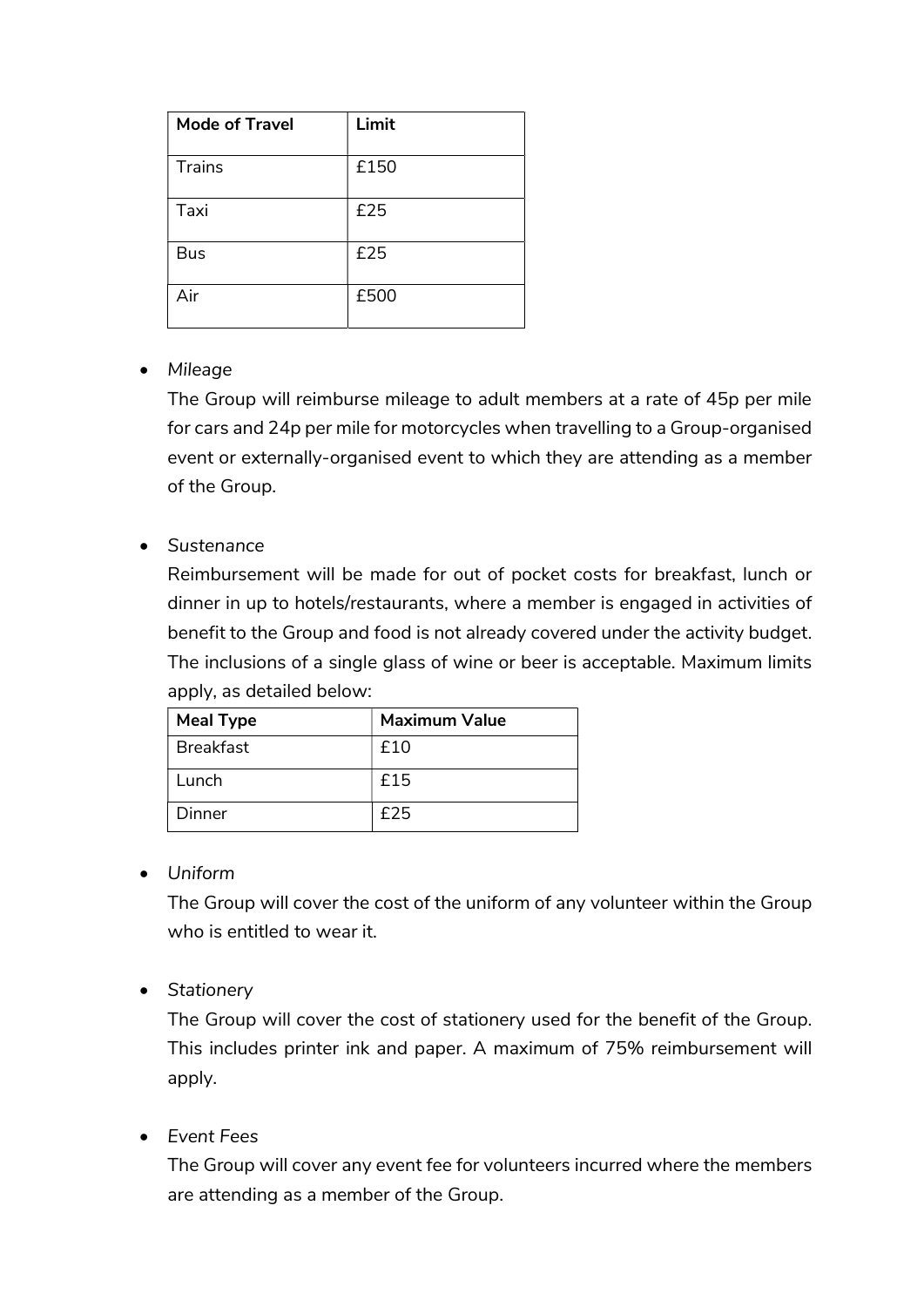• Photocopying

The Group will cover the cost of photocopying, for the benefit of the Group, at cost or at a rate charged by an employer/academic institution.

Postage

The Group will cover the cost of any postage, for the benefit of the Group, at cost.

#### 2.3 Section/Group Expenses

- 2.3.1 All expenses not covered under personal expenses, as defined above, fall under section/group expenses and are covered in sectional or Group budget lines.
- 2.3.2 Any such expense must be for the benefit of either one of the Group's sections, or for the Group of the whole.
- 2.3.3 All section/group expenses must be approved and managed in line with our "Financial Management" policy.

# 2.4 Activity Expenses

- 2.4.1 The budget for all Group activities must be submitted to the Group Treasurer and Group Scout Leader prior to the event (and the Group Executive Committee, if required under 2.4.2, below).
- 2.4.2 All budgets for Group activities should aim to be cost-neutral. Should a budget be proposed that is not cost-neutral, pre-approval must be sought by the Group Executive Committee.
- 2.4.3 Once a budget has been approved, in writing, by the Group Treasurer and Group Scout Leader (or the Group Executive Committee, as appropriate), the budget-holder may then approve any expenditure for the activity up to these budgetary limits.
- 2.4.4 Should expenditure needed to be made outside of the approved budget for the activity, approval for this out-of-budget expenditure must be approved according to the authorisation limit defined in our "Financial Management" policy.